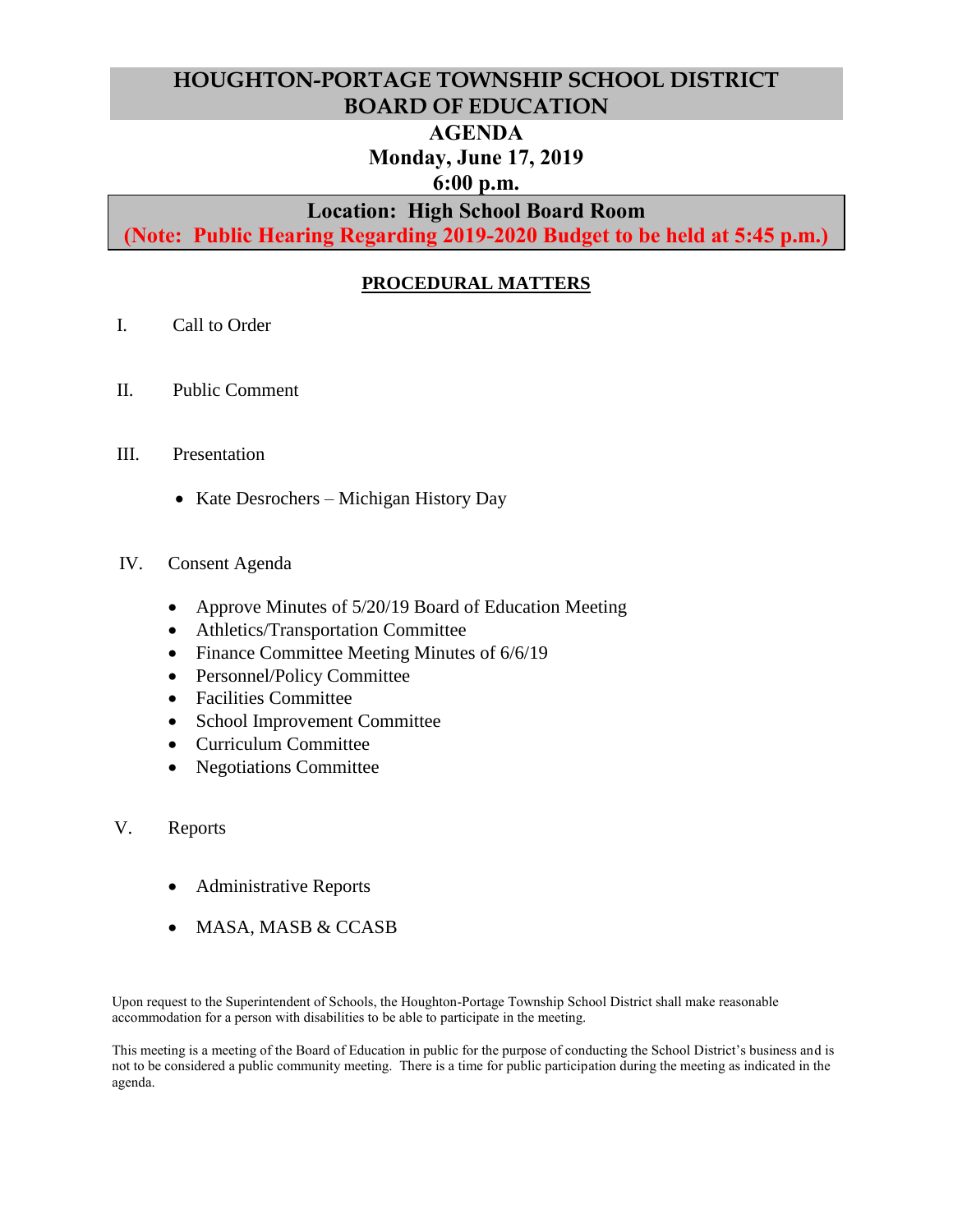#### VI. Discussion Items

- 1. Area Purchasing Agreement
- 2. School Board Vacancy

### VI. Action Items

- 1. Resolution Certifying Millage to be Spread
- 2. Resolution to Borrow for Operations
- 3. Resolution to Amend the 2018-19 Budget
- 4. Resolution to Approve the 2019-20 Budget
- 5. 2019 NEOLA Policy Updates
- 6. Letter of Agreement for Upper Peninsula Area Purchasing Agreement
- 7. Approval of Hiring Athletic Director
- VII. Executive Session Negotiations
- VIII. Other Concerns or Public Comment
- IX. Adjournment

Upon request to the Superintendent of Schools, the Houghton-Portage Township School District shall make reasonable accommodation for a person with disabilities to be able to participate in the meeting.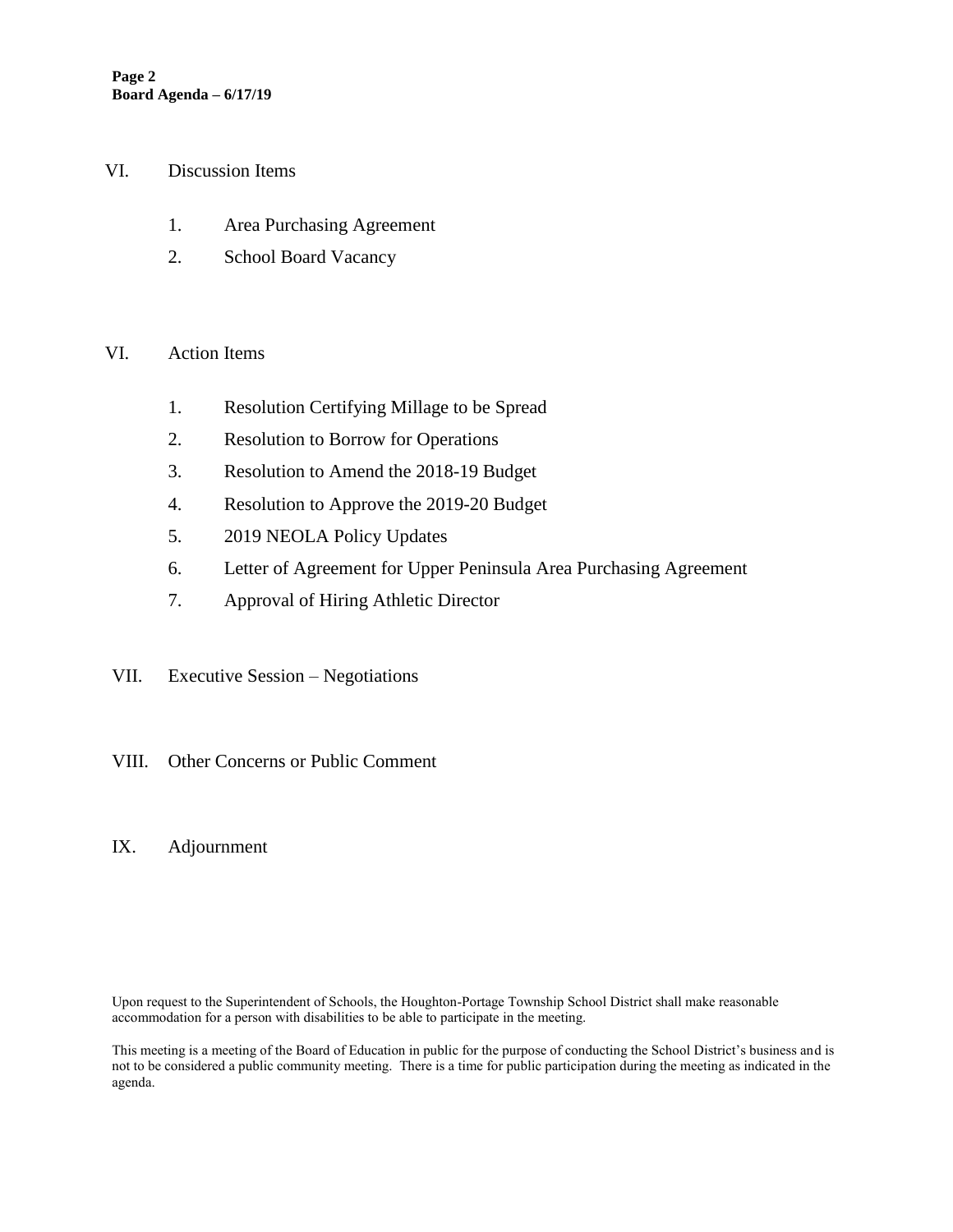# **DISCUSSION ITEMS**

### **1. Area Purchasing Agreement**

Information will be presented on an area purchasing agreement with MESSA regarding health insurance.

## **2. School Board Vacancy**

At the time of the Board meeting, we will discuss the vacancy to be created by longtime board member Daniel Crane.

# **ACTION ITEMS**

# **1. Resolution Certifying Millage to be Spread**

The Finance Committee will present a resolution which will state, in part, that the school district levy and collect taxes during the 2019-20 fiscal year, equivalent to 17.5845 operating mills and 9.64 mills for debt retirement. Additional information will be provided at the Board meeting.

### **2. Resolution to Borrow for Operations**

At the time of the Board meeting, the Finance Committee will recommend the borrowing of \$300,000 dollars for operational purposes for the fiscal year 2019-20. This amount is consistent with the past borrowing practices.

Upon request to the Superintendent of Schools, the Houghton-Portage Township School District shall make reasonable accommodation for a person with disabilities to be able to participate in the meeting.